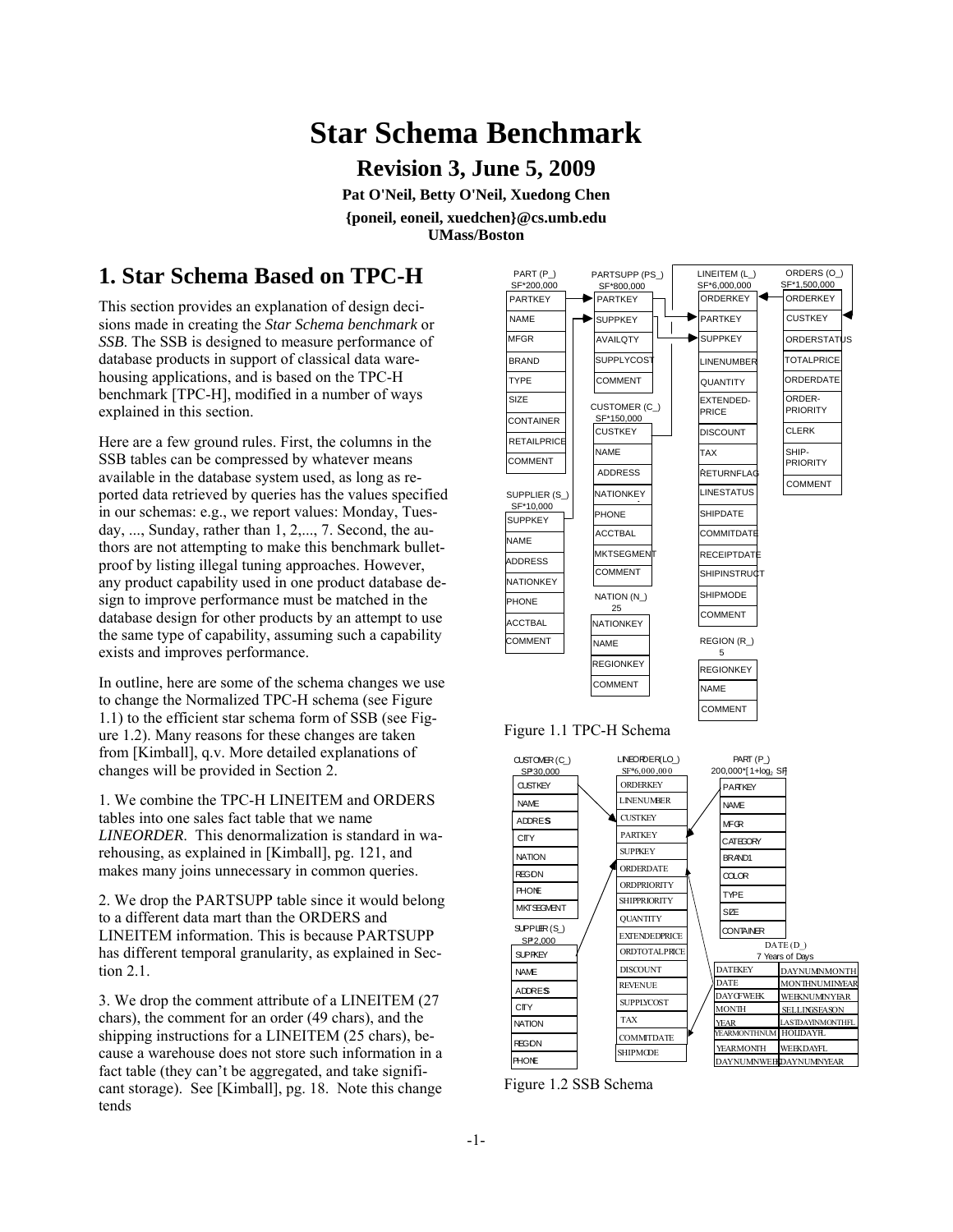to favor row stores, but is appropriate based on warehouse design principles.

6. We add the DATE dimension table, as is standard for a warehouse on sales.

The result of the table simplifications is a proper star schema data mart, with LINEORDER as a central fact table and dimension tables for customer, part, supplier, and date. A series of tables for shipdate, receiptdate, and returnflag, as mentioned in point 5, above could also be constructed, but would result in too complicated a schema for our simple star schema benchmark.

As regards queries we support in SSBM, we concentrate on queries that select from the LINEORDER table exactly once (no self-joins or subqueries or table queries also involving LINEORDER). The classic warehouse query selects from the fact table with restrictions on the dimension table attributes. We also support queries that appear in TPC-H and restrict on fact table attributes. We depart from the TPC-H query format for a number of reasons, most commonly to make an attempt to provide the *Functional Coverage* and *Selectivity Coverage* features explained in [SETQ].

Functional Coverage. The benchmark queries are chosen as much as possible to span the tasks performed by an important set of Star Schema queries, so that prospective users can derive a performance rating from the weighted subset they expect to use in practice.

It is difficult to provide true functional coverage with a small number of queries, but we at least try to provide queries that have 1, 2, 3, and 4 dimensional restrictions.

Selectivity Coverage. The idea here is that the total number of fact table rows retrieved will be determined by the selectivity (i.e., total Filter Factor FF) of restrictions on dimensions. We wish to vary this selectivity from queries where a lot of fact table rows are retrieved (though the data reported out is normally aggregated) to queries where a relatively small number of rows are retrieved.

The SSBM Queries are specified in Section 3.1, and a short analysis showing how multiple sort-orders for LINEORDER will make for efficient queries is provided in Section 3.1.

One other issue arises in running the Star Schema Benchmark queries, and that is the caching effect that reduces the number of disk accesses necessary when query Q2 follows query Q1, because of overlap of data accessed between Q1 and Q2. The approach we will try to take is to minimize this overlap. In situations where this cannot be done, if such arise, we will take whatever steps are needed to reduce caching effects of one query on another.

Reporting requirements for SSBM are covered in Section 5: we will want to report lots of things: query plans, numbers of rows accessed, CPU time in queries, disk I/O, etc.

# **2. Detail on SSB Format**

In this section, we will specify the schemas of the various tables to be used in the Star Schema. Note that in Appendix A, we provide a listing of the original TPC-H tables on which the definitions that follow are based.

### **2.1 We drop the PARTSUPP table**

Here is an argument why this is appropriate, based on principles in [KIMBALL]. The problem is that the LINEITEM and ORDERS tables (combined in SSBM to make a LINEORDER table) have the finest Transaction Level temporal grain, while the PARTSUPP table has a Periodic Snapshot grain. This means that transactions that add new rows over time to LINEORDER do not modify rows in PARTSUPP, which is frozen in time (presumably at the CURRENT date).

This would be fine if PARTSUPP and LINEORDER were treated as SEPARATE FACT TABLES (i.e., separate Data Marts in terms of Kimball), queried separately and not joined together. This is done in all but one of the Queries where PARTSUPP is in the WHERE clause: Q1, Q11, Q16 and Q20, but not in Q9, where PARTSUPP, ORDERS, and LINEITEM all appear. Query Q9 is intended to find, for each nation and year, the profits for certain parts ordered that year. Profit is calculated as sum of  $[(1$  extendedprice<sup>\*</sup> $(1$ l\_discount) - (ps\_supplycost\*l\_quantity)], and the sum is grouped by the o\_orderdate for the LINEITEM columns and the s\_nationkey for the part supplied to the order by the PARTSUPP table.

The problem, of course, is that it is beyond the bounds of reason that the ps\_supplycost would have remained constant during all these past years. This difference in grain between PARTSUPP and LINEORDER is what causes the problem.

The presence of a Snapshot PARTSUPP table in this design seems suspicious anyway, as if placed there to require a non-trivial normalized join schema; it is very much what we would expect in an update transactional design, where in adding an order LINEITEM for some part, we would access PARTSUPP to find the minimal cost supplier, perhaps in some restricted region, and would then correct ps\_availqty after filling the order. In the TPC-H benchmark, however, ps\_availqty is never updated, not even during the Refresh that inserts new ORDERS. In a Star Schema data warehouse, it's more reasonable to leave out the PARTSUPP table, and create a column supplycost for each LINEORDER Fact row to answer such questions. A data warehouse, of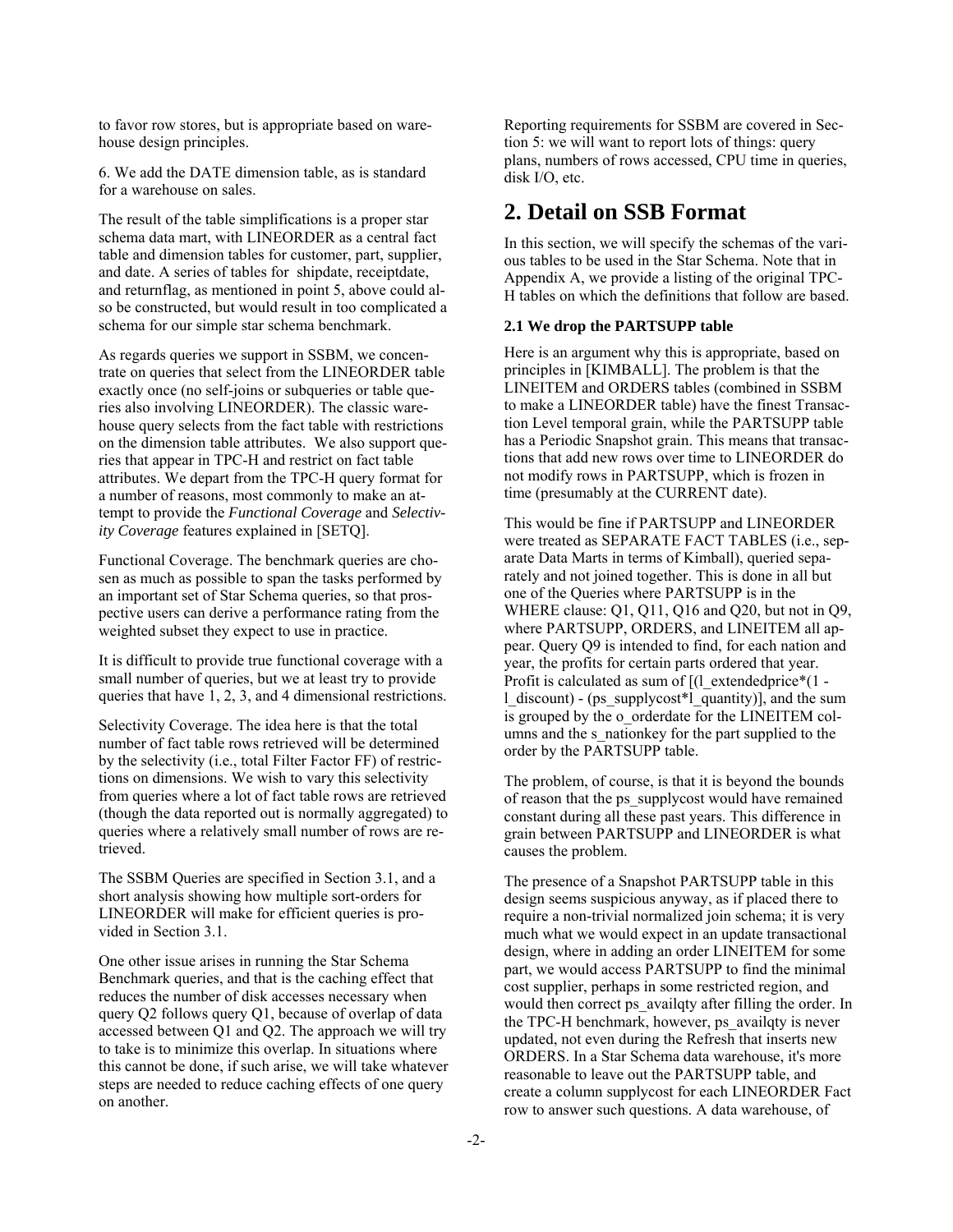course, contains derived data only, so there is no reason to normalize to guarantee one fact in one place -- the next order for the same part and supplier might repeat this price, and if we delete the last part of some kind we might lose the price charged, but that's fine since we're trying to simplify queries. In fact, we add the lo\_profit column to the LINEORDER table to simplify calculations of this type even further. In general, there are a number of modifications.

See Appendix A for listing of Original TPC-H Table Layouts. Note that all tables in TPC-H and SSB scale from a given size at *Scale Factor 1* ( $SF = 1$ ) to 10 times as large (for example) at  $SF = 10$ . Typically tables have cardinalities that are multiples of SF (but see the Part table, Section 2.3 in what follows).

#### **2.2 Layout of LINEORDER Fact table**.

We combine the LINEITEM and ORDERS tables into one sales fact table that we name *LINEORDER*. This denormalization is standard in warehousing, as explained in [Kimball], pg. 121, and makes many joins unnecessary in common queries. Columns are classified as identifiers (any datatype but unique values for what it is identifying), text (fixed or variable length), and numeric (whole numbers, not floating point.) Numeric identifiers must have unique values and have numeric interpretations which provide unique numbers. Text is in 8-bit ASCII. For numeric columns, the needed range of numbers is indicated.

### **LINEORDER Table Layout SF\*6,000,000**

LO\_ORDERKEY numeric (int up to SF 300) first 8 of each 32 keys populated LO LINENUMBER numeric 1-7 LO\_CUSTKEY numeric identifier FK to C\_CUSTKEY LO\_PARTKEY identifier FK to P\_PARTKEY LO\_SUPPKEY numeric identifier FK to S\_SUPPKEY LO\_ORDERDATE identifier FK to D\_DATEKEY LO\_ORDERPRIORITY fixed text, size 15 (See pg 91: 5 Priorities: 1-URGENT, etc.) LO\_SHIPPRIORITY fixed text, size 1 LO\_QUANTITY numeric 1-50 (for PART) LO\_EXTENDEDPRICE numeric  $\leq$  55,450 (for PART) LO\_ORDTOTALPRICE numeric  $\leq$  388,000 (ORDER) LO DISCOUNT numeric 0-10 (for PART, percent) LO\_REVENUE numeric (for PART: (lo extendedprice\* $(100-lo\textrm{~discnt})/100$ ) LO\_SUPPLYCOST numeric (for PART) LO TAX numeric 0-8 (for PART) LO\_COMMITDATE FK to D\_DATEKEY LO SHIPMODE fixed text, size 10 (See pg. 91: 7) Modes: REG AIR, AIR, etc.) Compound Primary Key: LO\_ORDERKEY, LO\_LINENUMBER

NOTES. (a) We drop all columns in ORDERS and LINEITEMS that make us wait to insert a Fact row after an order is placed on ORDERDATE, For example, we don't want to wait until we know when the order is shipped, when it is received, and whether it is returned before we can query the existence of an order: see pg 96 and 97 of the TPC-H Specification. Thus we drop L\_RETURNFLAG, L\_LINESTATUS, L\_SHIPDATE, L\_RECEIPTDATE, and O\_ORDERSTATUS. We keep L\_COMMITDATE since that is the delivery date promised to the customer at ship time. (b) We drop O\_COMMENT (text string [49]), L\_COMMENT (text string[27]), and L\_SHIPINSTRUCT (text string [25]), since data warehouse queries typically do not parse comments and cannot aggregate them; similarly we drop LO\_CLERK (text string[15]); columns such as these are only useful in an operational venue, though some abstraction of this information might well be made available in a data warehouse in a form where a query can return quantitative results. (c) We also add LO\_SUPPLYCOST for PART,

LO\_ORDSUPPLYCOST summing for ORDERS, and bring over O\_TOTALPRICE as

LO\_ORDTOTALPRICE.

**2.3 Layout of Part Dimension Table**. New cardinality growth relative to SF (logarithmic)

**PART Table Layout** 200,000\*floor(1+log2SF) P\_PARTKEY identifier P\_NAME variable text, size 22 (Not unique) P MFGR fixed text, size 6 (MFGR#1-5, CARD = 5) P\_CATEGORY fixed text, size 7 ('MFGR#'||1-5||1-5:  $CARD = 25$ P\_BRAND1 fixed text, size 9 (P\_CATEGORY||1-40:  $CARD = 1000$ P\_COLOR variable text, size 11 (CARD = 94) P\_TYPE variable text, size 25 (CARD = 150)

P SIZE numeric  $1-50$  (CARD = 50)

P\_CONTAINER fixed text, size 10 (CARD = 40) Primary Key: P\_PARTKEY

NOTES. (a) P\_NAME is as long as 55 bytes in TPC-H, which is unreasonably large. We reduce it to 22 by limiting to a concatenation of two colors (see [TPC-H], pg 94). We also add a new column named P\_COLOR that could be used in queries where currently a color must be chosen by substring from P\_NAME. (b) P\_MFGR is fixed text, size 25 in TPC-D; we change the values to ["MFGR", M], where  $M =$  random value [1,5], e.g.: "MFGR#2", a total of 6 characters. (c) We add a new column P\_CATEGORY as a division of P\_MFGR (to take the place of P\_BRAND in [TPC-H], which has 25 values, an unreasonably small number of brands; we add a new column P\_BRAND1, a division of P\_CATEGORY (see [KIMBALL], pg 21, paragraph 3: P\_CATEGORY might be 'Paper Products' and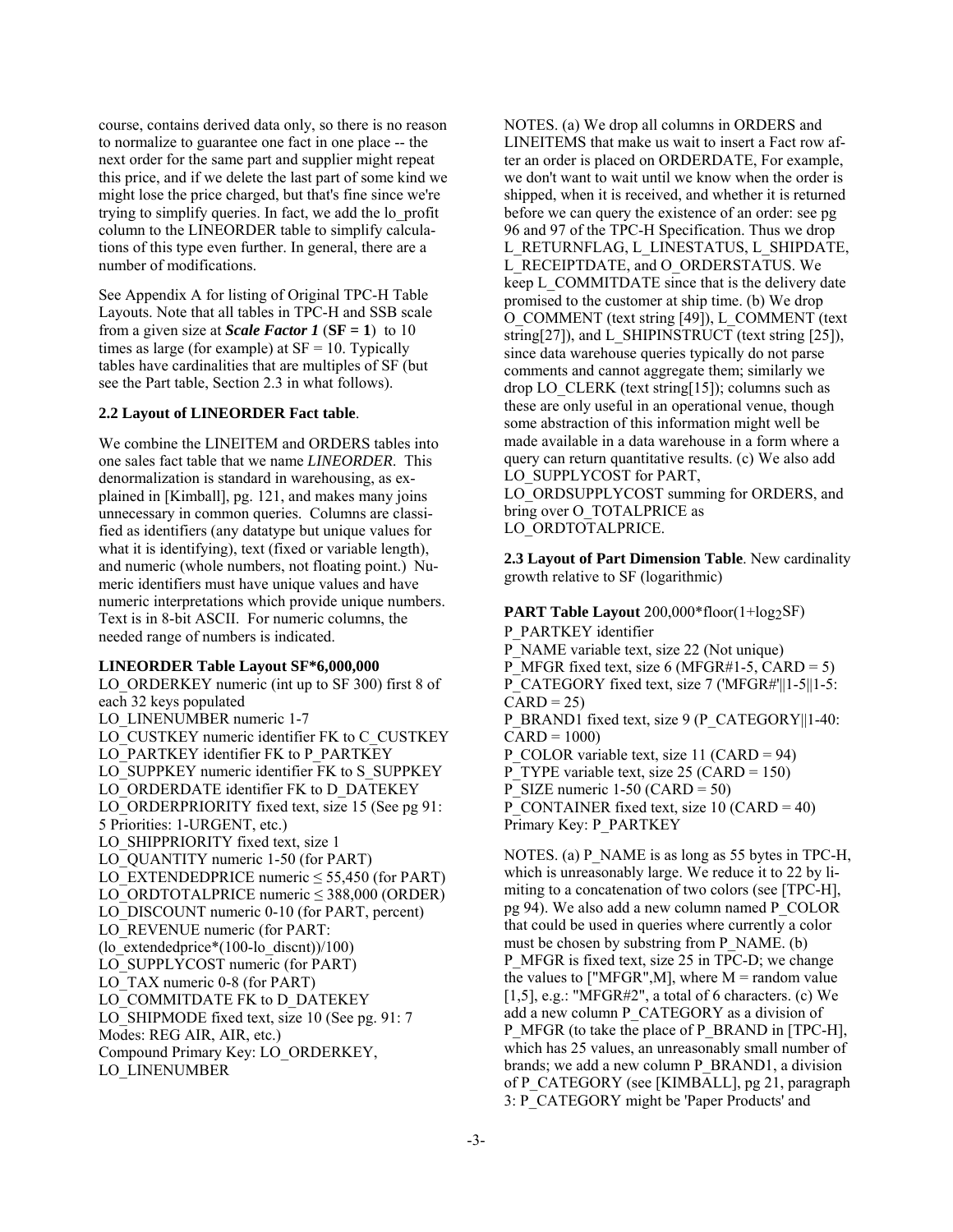P\_BRAND1 is a true Brand such as 'Snap-On'). (d) We drop P\_RETAILPRICE (this is likely to change too frequently to be in a dimension; the part price is better determined for an order many days old as LO\_EXTENDEDPRICE/LO\_QUANTITY. (e) We drop P\_COMMENT; as with O\_COMMENT, we have no use for an unparsed comment in a data warehouse query. (f) While PARTS (or PRODUCTS) typically form a large dimension, they do not grow so fast that they remain in the ratio 2/15 to the number of rows in a large ORDERS table (as they would with SF\*200,000 rows). Thus we change the scaling factor to  $200,000*$ floor(1+log<sub>2</sub>SF). There will be 200,000 parts for  $6,000,000$  LINEORDER rows (SF = 1), jumping to 400,000 parts when there are 12,000,000 LINEORDER rows ( $SF = 2$ ), to 600,000 parts when there are 24,000,000 LINEORDER rows ( $SF = 4$ ), and so on. Note that sublinear scaling is also a feature of the planned benchmark presented in [TPC-DS].

### **2.4 Layout of Supplier Dimension Table**.

SUPPLIER Table Layout (SF\*2,000 are populated): S\_SUPPKEY numeric identifier S\_NAME fixed text, size 25: 'Supplier'||S\_SUPPKEY S ADDRESS variable text, size 25 (city below) S CITY fixed text, size 10 (10/nation: S\_NATION\_PREFIX||(0-9) S\_NATION fixed text, size 15 (25 values, longest UNITED KINGDOM) S\_REGION fixed text, size 12 (5 values: longest MIDDLE EAST) S PHONE fixed text, size 15 (many values, format: 43-617-354-1222) Primary Key: S\_SUPPKEY

NOTES. (a) We reduce the number of suppliers so as to not have too many suppliers per customer. (b) The S CITY column is created using the first 9 characters of the S\_NATION (blank extended if there are fewer than 9) followed by a digit 0-9. This column is added because there is no other column that can be restricted to result in a reasonably small filter factor, an unnatural situation in real applications.

### **2.5 Layout of Customer Dimension Table**.

CUSTOMER Table Layout (SF\*30,000 are populated) C\_CUSTKEY numeric identifier C\_NAME variable text, size 25 'Cutomer'||C\_CUSTKEY C\_ADDRESS variable text, size 25 (city below) C\_CITY fixed text, size 10 (10/nation: C\_NATION\_PREFIX||(0-9) C\_NATION fixed text, size 15 (25 values, longest UNITED KINGDOM)

C\_REGION fixed text, size 12 (5 values: longest MIDDLE EAST) C\_PHONE fixed text, size 15 (many values, format: 43-617-354-1222) C\_MKTSEGMENT fixed text, size 10 (longest is AUTOMOBILE) Primary Key: C\_CUSTKEY

NOTES. (a) We drop C\_ACCTBAL, which does not match the grain of LINEORDER. (b) With SF\*150,000 customers and 1,500,000 orders, this means we expect the average customer to place 10 orders in 7 years, an unreasonably small number. We change the number of customers to SF\*30,000, or 50 orders in 7 years, about 7 orders a year.

#### **2.6 Layout of (NEW) Date Dimension Table**.

DATE Table Layout (7 years of days) D\_DATEKEY identifier, unique id -- e.g. 19980327 (what we use) D\_DATE fixed text, size 18: e.g. December 22, 1998 D\_DAYOFWEEK fixed text, size 8, Sunday..Saturday D\_MONTH fixed text, size 9: January, ..., December D\_YEAR unique value 1992-1998 D\_YEARMONTHNUM numeric (YYYYMM) D\_YEARMONTH fixed text, size 7: (e.g.: Mar1998) D\_DAYNUMINWEEK numeric 1-7 D\_DAYNUMINMONTH numeric 1-31 D\_DAYNUMINYEAR numeric 1-366 D\_MONTHNUMINYEAR numeric 1-12 D\_WEEKNUMINYEAR numeric 1-53 D\_SELLINGSEASON text, size 12 (e.g.: Christmas) D\_LASTDAYINWEEKFL 1 bit D\_LASTDAYINMONTHFL 1 bit D\_HOLIDAYFL 1 bit D\_WEEKDAYFL 1 bit Primary Key: D\_DATEKEY

NOTES.(a) For source of Date columns, see [Kimball] page 39. We leave out Fiscal dates. (b) Note that we keep the DATE dimension in order by date.

### **3. Benchmark Queries**

As in the Set Query Benchmark [O'NEIL93], we strive in this benchmark to provide functional coverage (different common types of Star Schema queries) and Selectivity Coverage (varying fractions of the LINEITEM table that must be accessed to answer the queries). We only have a small number of flights to use to provide such coverage, but we do our best. Some model queries will be based on the TPC-H query set, but we need to modify these queries to vary the selectivity, resulting in what we call a *Query Flight* below. Other queries that we feel are needed will have no counterpart in TPC-H.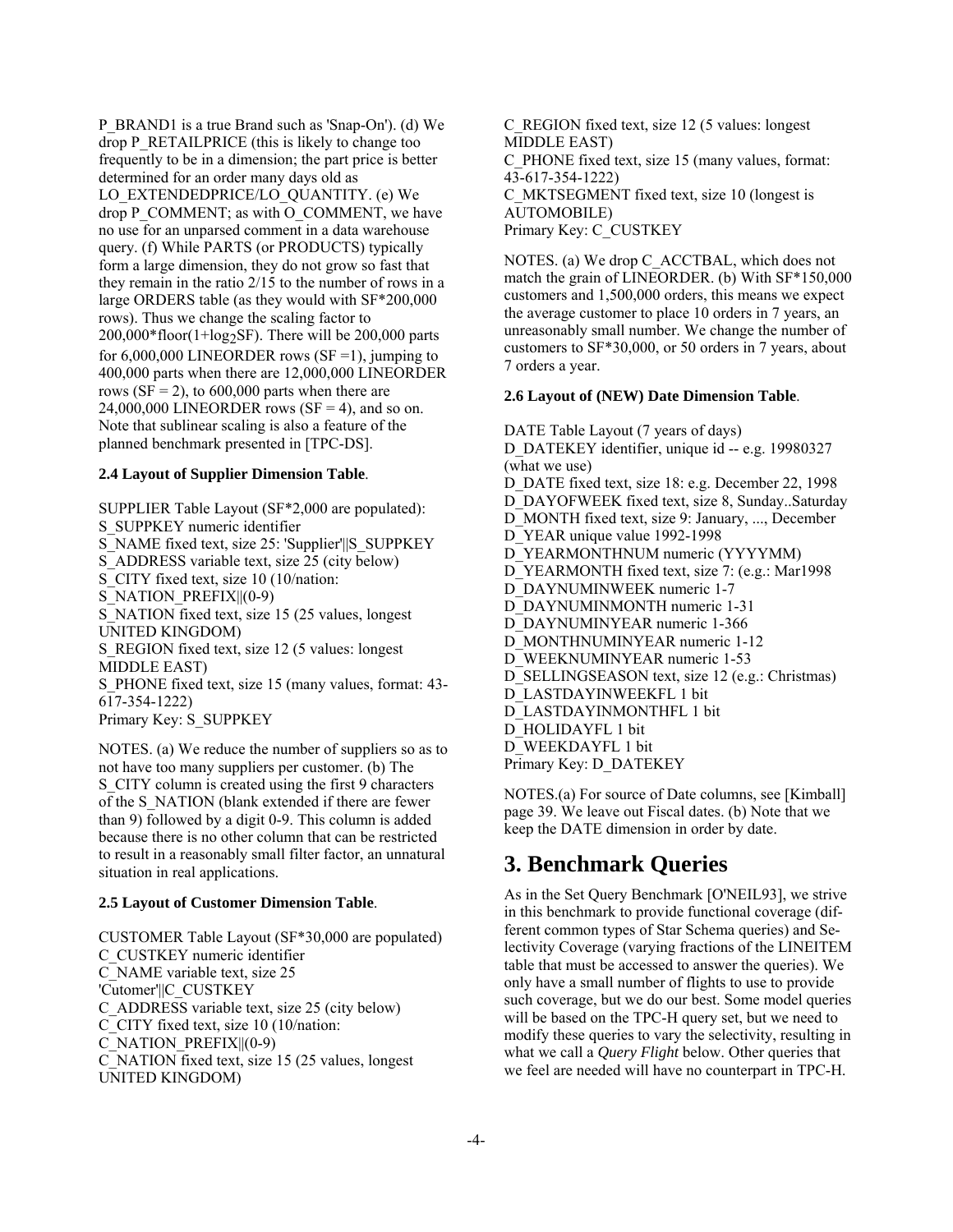In Section 3.1, we provide the definitions of queries we propose to use in SSBM. Section 3.1 provides a bit of analysis of the benchmark, including an indication of multiple sortorders for LINEITEM that will provide best efficiency.

#### 3.1 Query Definitions

Many queries in TPC-H will not translate into our schema. For example, TPCQ1 requires knowledge of all items shipped as of a given date and whether these items were returned. We have decided that our LINEORDER table will only have ordering information, and that other data marts would be needed for shipping, receipt, and return information (see [KIMBALL], pg. 94). Similarly, TPCQ2 asks for the minimum cost supplier for parts in various regions, which requires the PARTSUPP table (assuming it's upto-date). TPCQ3 requires knowledge that an order is unshipped, TPCQ4 requires knowledge of receipt date by customer. And so on. Only a few queries from TPC-H can be implemented on our SSBM scheme with minimal modification.

Here are the (Draft) query flights we propose.

Q1. We want to start with a query flight having restrictions on only one dimension. We base Q1 on TPC-H query TPCQ6, which has rather unusual restrictions on the Fact table as well; however the rationale for these Fact table restrictions seems reasonable. The query is meant to quantify the amount of revenue increase that would have resulted from eliminating certain companywide discounts in a given percentage range for products shipped in a given year. This is a "what if" query to find possible revenue increases. Since our lineorder table doesn't list shipdate, we will replace shipdate by orderdate in the flight.

**Q1** select sum(lo\_extendedprice\*lo\_discount) as revenue

> from lineorder, date where  $\log$  orderdate = d\_datekey and d\_year = [YEAR] -- Specific values below and lo\_discount between [DISCOUNT] - 1 and [DISCOUNT]  $+ 1$  and lo\_quantity  $<$ [QUANTITY];

In TPC-H: d year =  $[YEAR]$ , random year in [1993..1997] FF =  $1/7$ , lo quantity < [QUANTITY] a random quantity in [24..25], FF  $\approx$  47/100, lo\_discount value [DISCOUNT] random  $[2..9]$ , FF =  $3/11$ 

In our Q1 Query flight we will restrict lo\_quantity, not just to the lower half of the range, but to different ranges with different filter factors. Query flight Q1 has three queries.

 $Q1.1$  YEAR = 1993, DISCOUNT = 2, QUANTITY = 25, so predicates are d year = 1993, lo\_quantity < 25, lo discount between 1 and 3.

select sum(lo\_extendedprice\*lo\_discount) as revenue from lineorder, date where  $\log$  orderdate = d\_datekey and d  $year = 1993$ and lo discount between1 and 3 and lo quantity  $\leq 25$ ;

 $FF = (1/7)*0.5*(3/11) = 0.0194805$ . Number of lineorder rows selected, for  $SF = 1$ , is  $0.0194805*6,000,000 \approx 116,883$ .

 $Q1.2$  d\_yearmonthnum = 199401, lo\_quantity between 26 and 35, lo discount between 4 and 6.

select sum(lo\_extendedprice\*lo\_discount) as revenue from lineorder, date where  $\log$  orderdate = d\_datekey and d yearmonthnum  $= 199401$ and lo discount between4 and 6 and lo quantity between 26 and 35;

 $FF = (1/84)*(3/11)*0.2 = 0.00064935$ . Number of lineorder rows selected, for  $SF = 1$ :  $0.00064935*6,000,000 \approx 3896.$ 

Q1.3 d weeknuminyear = 6 and d year = 1994, lo quantity between 36 and 40, lo discount between 5 and 7.

select sum(lo\_extendedprice\*lo\_discount) as revenue from lineorder, date where  $\log$  orderdate = d\_datekey and d\_weeknuminyear =  $6$ and d  $year = 1994$ and lo discount between 5 and 7 and lo quantity between 26 and 35;

 $FF = (1/364)*(3/11)*0.1 = .000075$ . Number of lineorder rows selected, for  $SF = 1$ , is  $.000075*6,000,000 \approx 450.$ 

NOTE that each of the selections of these three queries is disjoint in lineorder and even in restrictions on columns, so there should be no overlap where caching might make results vary from cold access.

Q2. For a second query flight, we want a query type with restrictions on two dimensions. Our query will compare revenue for some product classes, for suppliers in a certain region, grouped by more restrictive product classes and all years of orders; since TPC-H has no query of this description, we add it here.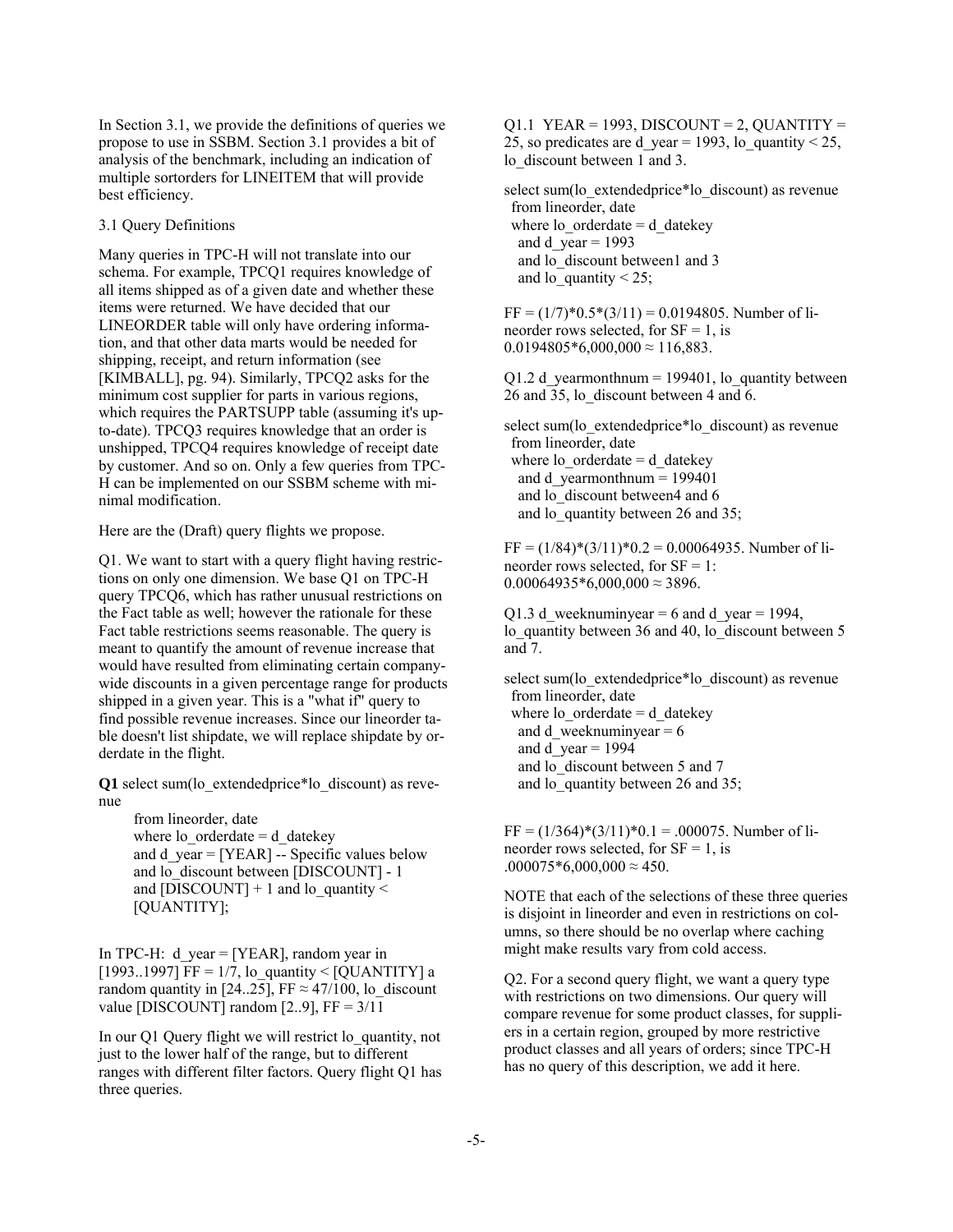$Q2.1$ : p\_category = 'MFGR#12', s\_region = 'AMERICA'

select sum(lo\_revenue), d\_year, p\_brand1 from lineorder, date, part, supplier where  $\log$  orderdate = d\_datekey and lo\_partkey = p\_partkey and lo\_suppkey = s\_suppkey and p\_category =  $\overline{MFGR#12'}$ and  $s$  region = 'AMERICA' group by d\_year, p\_brand1 order by d\_year, p\_brand1;

p\_category = 'MFGR#12', FF =  $1/25$ ; s\_region, FF=1/5. So LINEORDER FF =  $(1/25)*(1/5) = 1/125$ . Number of lineorder rows selected, for  $SF = 1$ , is  $(1/125)*6,000,000 \approx 48,000$ 

Q2.2 Change p\_category = 'MFGR#12' to p\_brand1 between 'MFGR#2221' and 'MFGR#2228' and s\_region to 'ASIA'.

select sum(lo\_revenue), d\_year, p\_brand1 from lineorder, date, part, supplier where lo  $\alpha$  orderdate = d datekey and lo  $partkey = p$  partkey and lo  $suppkey = s$  suppkey and p\_brand1 between 'MFGR#2221' and 'MFGR#2228' and s  $region = 'ASIA'$  group by d\_year, p\_brand1 order by d\_year, p\_brand1;

So lineorder FF =  $(1/125)*(1/5) = 1/625$ . Number of lineorder rows selected, for  $SF = 1$ , is  $(1/625)*6,000,000$  $\approx 9600$ 

Q2.3 Change  $p$ \_category = 'MFGR#12' to  $p$ \_brand1 = 'MFGR#2339' and s\_region = 'EUROPE'.

select sum(lo\_revenue), d\_year, p\_brand1 from lineorder, date, part, supplier where  $\log$  orderdate = d\_datekey and lo partkey  $=$  p partkey and lo  $suppkey = s$  suppkey and p\_brand1 = 'MFGR#2221' and s  $region = 'EUROPE'$  group by d\_year, p\_brand1 order by d\_year, p\_brand1;

So lineorder FF =  $(1/1000)*(1/5) = 1/5000$ . Number of lineorder rows selected, for  $SF = 1$ , is  $(1/5000)*6,000,000 \approx 1200$ . One of the Group By clauses has only one value.

NOTE again, each of the selections of these four queries is disjoint in lineorder and even in restrictions on

columns among themselves and also with flight Q1, so there should be no overlap where caching might make results vary from cold access.

Q3. In our third query flight, we want to place restrictions on three dimensions, including the remaining dimension, customer. We base our query on TPCQ5. The query is intended to provide revenue volume for lineorder transactions by customer nation and supplier nation and year within a given region, in a certain time period.

Q3 select c\_nation, s\_nation, d\_year, sum(lo\_revenue) as revenue from customer, lineorder, supplier, date

where lo\_custkey = c\_custkey and  $\log$ -suppkey = s\_suppkey and lo  $orderedate = d$  datekey and c\_region =  $'ASIA'$  and s\_region =  $'ASIA'$ and d year  $>= 1992$  and d year  $\leq 1997$  group by c\_nation, s\_nation, d\_year order by d\_year asc, revenue desc;

Q3.1 Q3 as written: c\_region = 'ASIA' so  $FF = 1/5$  for customer,  $FF = 1/5$  for supplier, and 6-year period  $FF =$  $6/7$  for d\_year; Thus LINEORDER FF =  $(1/5)*(1/5)*(6/7) = 6/175$  and the number of lineorder rows selected, for SF = 1, is  $(6/175)*6,000,000 \approx$ 205,714.

Q3.2 Change restriction to a certain nation, and within that nation, revenue by customer city and supplier city, and year.

select c\_city, s\_city, d\_year, sum(lo\_revenue) as revenue from customer, lineorder, supplier, date where lo\_custkey = c\_custkey and lo\_suppkey = s\_suppkey and lo  $ordered$  datekey and c\_nation = 'UNITED STATES' and s\_nation = 'UNITED STATES' and d year  $>= 1992$  and d year  $\leq 1997$  group by c\_city, s\_city, d\_year order by d\_year asc, revenue desc;

Here the c\_nation and s\_nation restriction has  $FF =$ (1/25); so lineorder FF is  $(1/25) * (1/25) * (6/7) = 6/4375$ . The number of lineorder rows selected, for  $SF = 1$ , is  $(6/4375)*6,000,000 \approx 8,228$ .

Q3.3 Change restriction to two cities in 'UNITED KINGDOM'; retrieve c\_city and group by c\_city.

select c\_city, s\_city, d\_year, sum(lo\_revenue) as revenue from customer, lineorder, supplier, date where lo\_custkey = c\_custkey and lo  $suppkey = s$  suppkey and lo  $ordered$  datekey and (c\_city='UNITED KI1' or c\_city='UNITED KI5')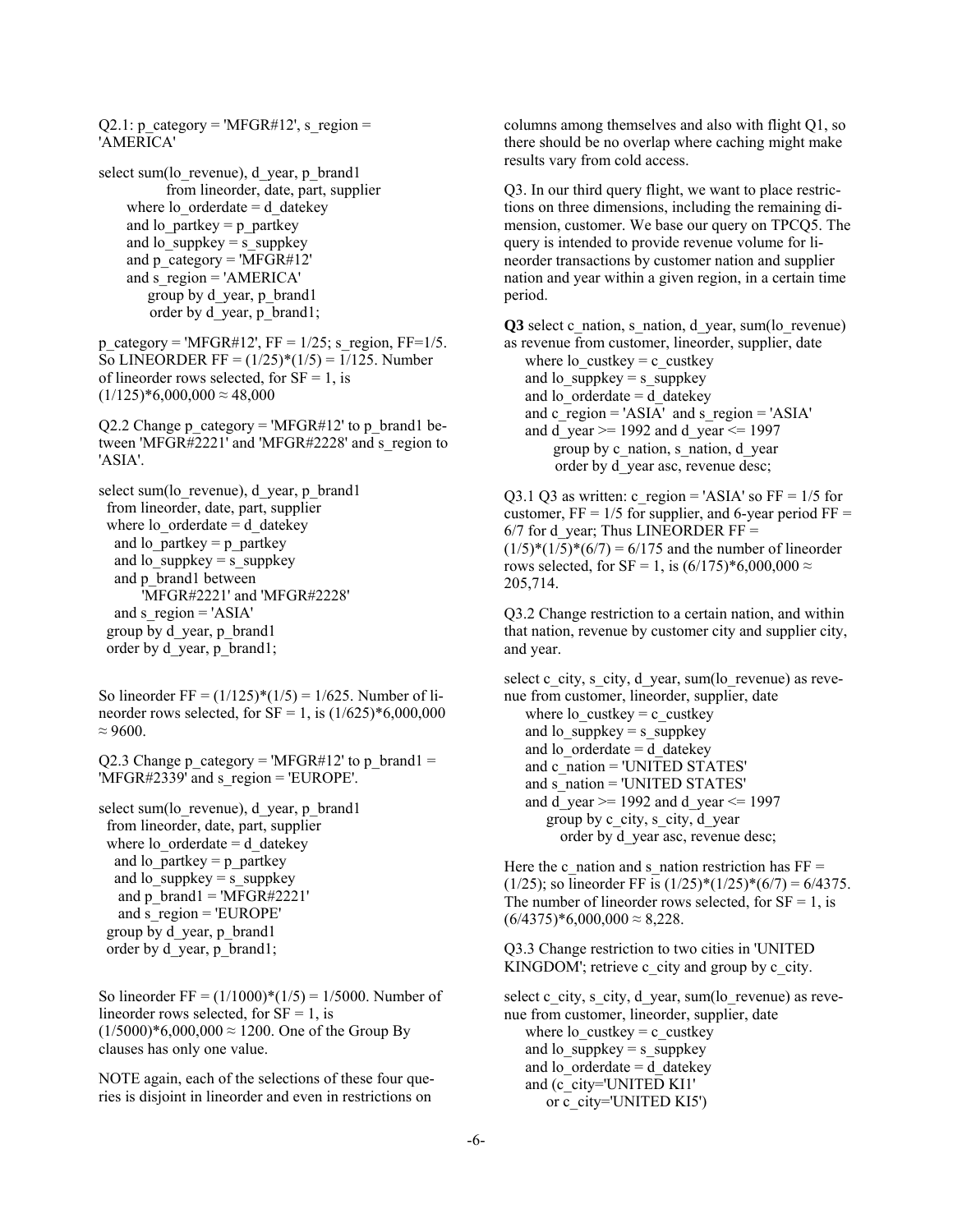and (s\_city='UNITED KI1' or s\_city='UNITED KI5') and d year  $>= 1992$  and d year  $\leq 1997$  group by c\_city, s\_city, d\_year order by d\_year asc, revenue desc;

Here the c\_nation and s\_nation restriction has  $FF =$  $(2/10)(1/25) = 1/125$ ; so lineorder FF is  $(1/125)*(1/125)*(6/7) = 6/109375$ . The number of lineorder rows selected, for  $SF = 1$ , is  $(6/109375)*6,000,000 \approx 329.$ 

Q 3.4 Drill down in time to just one month, to create a "needle-in-haystack" query.

select c\_city, s\_city, d\_year, sum(lo\_revenue) as revenue from customer, lineorder, supplier, date where lo\_custkey = c\_custkey and lo suppkey = s suppkey and lo  $ordered$  datekey and (c\_city='UNITED KI1' or c\_city='UNITED KI5') and (s\_city='UNITED KI1' or s city='UNITED KI5') and d yearmonth  $=$  'Dec1997' group by c\_city, s\_city, d\_year order by d\_year asc, revenue desc; so lineorder FF is  $(1/125)*(1/125)*(1/84) =$ 1/1,312,500. The number of lineorder rows selected, for  $SF = 1$ , is  $(1/1,312,500)*6,000,000 \approx 5$ .

NOTE again, each of the selections of these queries is disjoint in lineorder and also with flights Q1 and Q2, except for Q3.4 vs. Q 3.3, so there should be no overlap where caching might make results vary from cold access, except for Q3.4.

Q4. The following query flight represents a "What-If" sequence, of the OLAP type. We start with a group by on two dimensions and rather weak constraints on three dimensions, and measure the aggregate profit, measured as (lo\_revenue - lo\_supplycost).

select d\_year, c\_nation, sum(lo\_revenue lo\_supplycost) as profit from date, customer, supplier, part, lineorder where lo\_custkey = c\_custkey and lo\_suppkey = s\_suppkey and lo partkey  $=$  p partkey and lo  $ordered$  datekey and c\_region = 'AMERICA' and s  $region = 'AMERICA'$ and (p\_mfgr = 'MFGR#1' or p\_mfgr = 'MFGR#2') group by d\_year, c\_nation order by d\_year, c\_nation

Q4.1 Query Q4 as written. Restriction on region restriction FFs 1/5 each, p\_mfgr restriction 2/5. FF on lineorder =  $(1/5)(1/5)*(2/5) = 2/125$ . So the number of

lineorder rows selected for  $SF = 1$  is  $(2/125) * 6,000,000$  $\approx$  96000.

Assume that in Q4.1 output we find a surprising growth of 40% in profit from year 1997 to year 1998, uniform across c\_nation. (This need not be true in the data we actually examine.) We would probably want to pivot to group by year, s\_nation and a further breakdown by p\_category to see where the change arises.

Q4.2 select d\_year, s\_nation, p\_category, sum(lo\_revenue - lo\_supplycost) as profit from date, customer, supplier, part, lineorder where lo custkey = c custkey and lo  $suppkey = s$  suppkey and lo partkey  $=$  p\_partkey and lo  $\overline{$  orderdate = d datekey and  $c_{region} = 'AMERICA'$ and s  $region = 'AMERICA'$ and (d\_year = 1997 or d\_year = 1998) and (p\_mfgr = 'MFGR#1' or p\_mfgr = 'MFGR#2') group by d\_year, s\_nation, p\_category order by d\_year, s\_nation, p\_category

This has the same FF as Q4.1 except in time and accesses 2/7 of the same lineorder data; for that data it simply has a different group by dimension breakout. Its  $FF = (2/7)*(2/125) = 4/875$ . So the number of lineorder rows selected for SF = 1 is  $(4/875)*6,000,000 \approx$ 27,428.

Assume that as a result of Q4.2, a great percentage of the profit increase from year 1997 to 1998 comes from s\_nation = 'UNITED STATES' and p\_category = 'MFGR1#4'. Now we might want to drill down to cities in the United States and into p\_brand1 (within p category).

Q4.3 select d year, s\_city, p\_brand1, sum(lo\_revenue - lo\_supplycost) as profit

 from date, customer, supplier, part, lineorder where lo\_custkey = c\_custkey and lo\_suppkey = s\_suppkey and  $\log p$  partkey = p\_partkey and lo  $\overline{\text{order}}$  datekey and c\_region = 'AMERICA' and s\_nation = 'UNITED STATES' and (d\_year = 1997 or d\_year = 1998) and p\_category = 'MFGR#14' group by d\_year, s\_city, p\_brand1 order by d\_year, s\_city, p\_brand1

The FF for c\_region is  $1/5$ . and for s\_nation is  $1/25$ ; the FF for d\_year remains at 2/7, and the restriction on p category is now  $1/25$ . Thus the lineorder FF is:  $(1/5)*(1/25)*(2/7)*(1/25) = 2/21875$ . The number of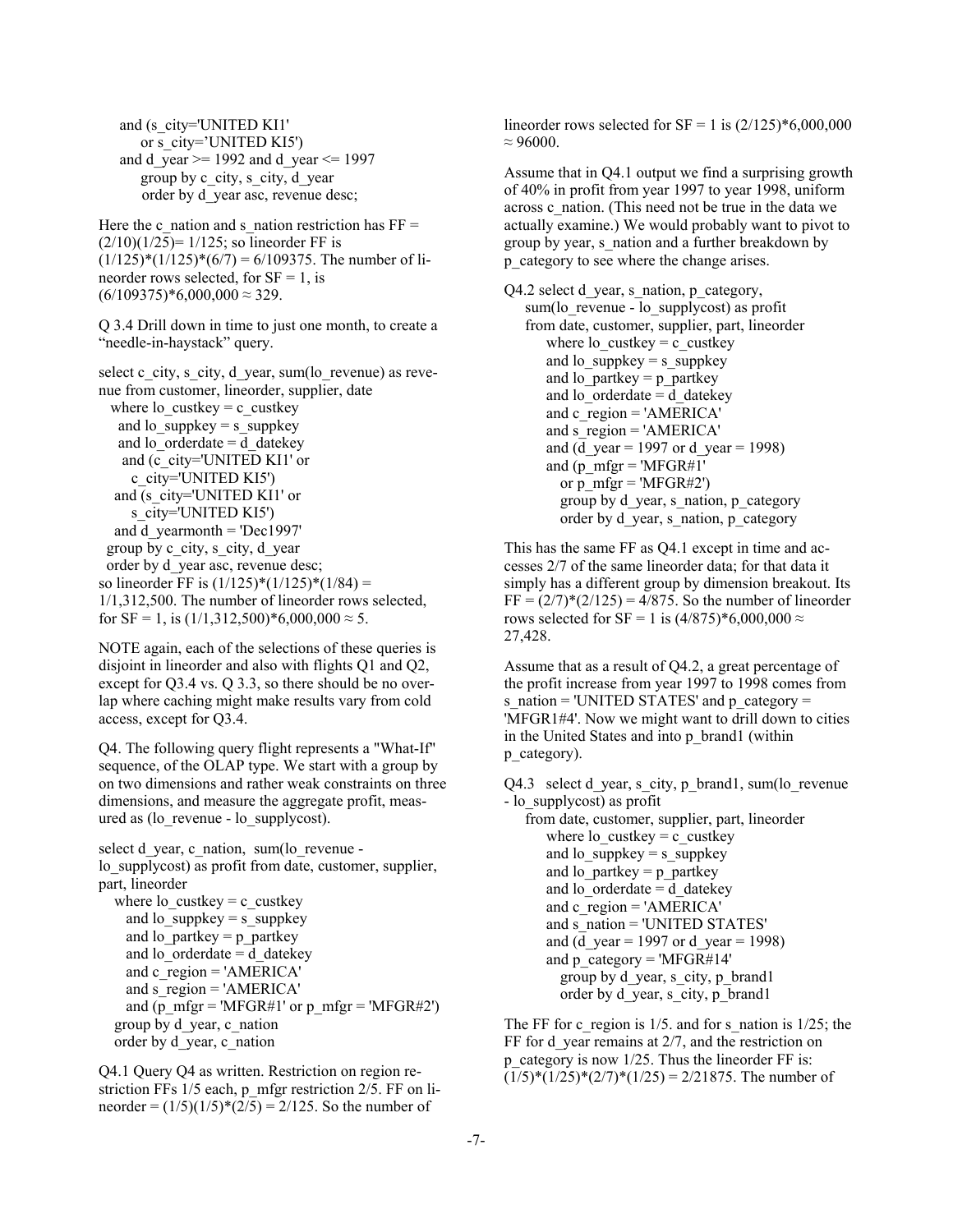lineorder rows retrieved for  $SF = 1$  is  $(2/21875)*6,000,000 \approx 549.$ 

The lineorder rows retrieved by query flight Q4 are disjoint from those of Q1, Q2, and Q3. However successive queries of the Q4 flight retrieve subsets of the rows retrieved in the first flight. This is realistic, however, and measures how well lineorder rows are cached and how efficient the new indexing restrictions can be evaluated.

## **3.2 Analysis of Queries**

Table 3.1 provides Filter Factors (FF) of queries given in Section 3.1, allowing an analysis of the most restrictive indexable dimension column predicates for each query.

| Query | FF LINE-<br><b>ORDER</b><br>restriction | Dimensions: FFs of indexable predicates<br>on dimension columns |                               |                                   |                                   | FF Combined on<br><b>LINEORDER</b> |
|-------|-----------------------------------------|-----------------------------------------------------------------|-------------------------------|-----------------------------------|-----------------------------------|------------------------------------|
|       |                                         | FF time                                                         | FF part:<br>brand roll-<br>up | FF suppli-<br>er: city<br>roll-up | FF cus-<br>tomer: city<br>roll-up |                                    |
| Q1.1  | $.47*3/11$                              | 1/7                                                             |                               |                                   |                                   | .019                               |
| Q1.2  | $.2*3/11$                               | 1/84                                                            |                               |                                   |                                   | .00065                             |
| Q1.3  | $.1*3/11$                               | 1/364                                                           |                               |                                   |                                   | .000075                            |
| Q2.1  |                                         |                                                                 | 1/25                          | 1/5                               |                                   | $1/125 = .0080$                    |
| Q2.2  |                                         |                                                                 | 1/125                         | 1/5                               |                                   | $1/625 = .0016$                    |
| Q2.3  |                                         |                                                                 | 1/1000                        | 1/5                               |                                   | $1/5000 = .00020$                  |
| Q3.1  |                                         | 6/7                                                             |                               | 1/5                               | $\frac{1/5}{5}$                   | $6/175 = .034$                     |
| Q3.2  |                                         | 6/7                                                             |                               | 1/25                              | 1/25                              | $6/4375 = .0014$                   |
| Q3.3  |                                         | 6/7                                                             |                               | 1/125                             | 1/125                             | $6/109375 = 000055$                |
| Q3.4  |                                         | 1/84                                                            |                               | 1/125                             | 1/125                             | $1/1312500 = 00000076$             |
| Q4.1  |                                         |                                                                 | 2/5                           | 1/5                               | 1/5                               | $2/125 = .016$                     |
| Q4.2  |                                         | 2/7                                                             | 2/5                           | 1/5                               | 1/5                               | $4/875 = 0.0046$                   |
| Q4.3  |                                         | 2/7                                                             | 1/25                          | 1/25                              | 1/5                               | $2/21875 = .000091$                |

**Table 3.1. FF Analysis of Queries in Section 3.1** 

The underlined FF for each query distinguishes the smallest FF over the indexable dimension column predicate. The most valuable way we can speed up a query which has an indexable dimension column restriction is to sort the LINEORDER by that column; Otherwise, indexes on such columns will probably not limit the number of disk pages that must be accessed. Note that by breaking ties for underlining away from supplier, we can avoid underlines in the supplier city roll-up column in Table 3.1. Thus we can avoid a LINEORDER sort by s\_city. The query set suggests sorts by time, part brand roll-up and (customer roll-up, supplier roll-up).

We see that O4 shifts from customer-sort to part-sort as best match between Q4.1 and Q4.3.

### **4. Load and Refresh**

There is a DBGEN load provided with SSBM Specification Draft 2; it works pretty much as specified in TPC-H, but with data modifications as specified above. It will be documented separately.

Refresh (Insert and Delete multiple LINEORDER rows) will also follow TPC-H to reflect accumulated changes.(One one-thousandth of the LINEORDER table will be deleted and one one-thousandth inserted with each refresh, with the original LINEORDER table coming back into existence after 1000 refresh pairs.) As with TPC-H, we will allow inserts and deletes while queries are running or while queries are quiesced. Refresh is likely to affect What-If analysis query sets if queries are ongoing.

## **5. Performance Measurement**

Performance measurement on each DBMS will result in a Report with the name of the DBMS being tested in the title, page numbers, and the following information. First, the processor model, memory space, disk setup, number of processors being used in the test with breakdown of schema by processor, and any other parameter of the system that impinges on performance must be listed.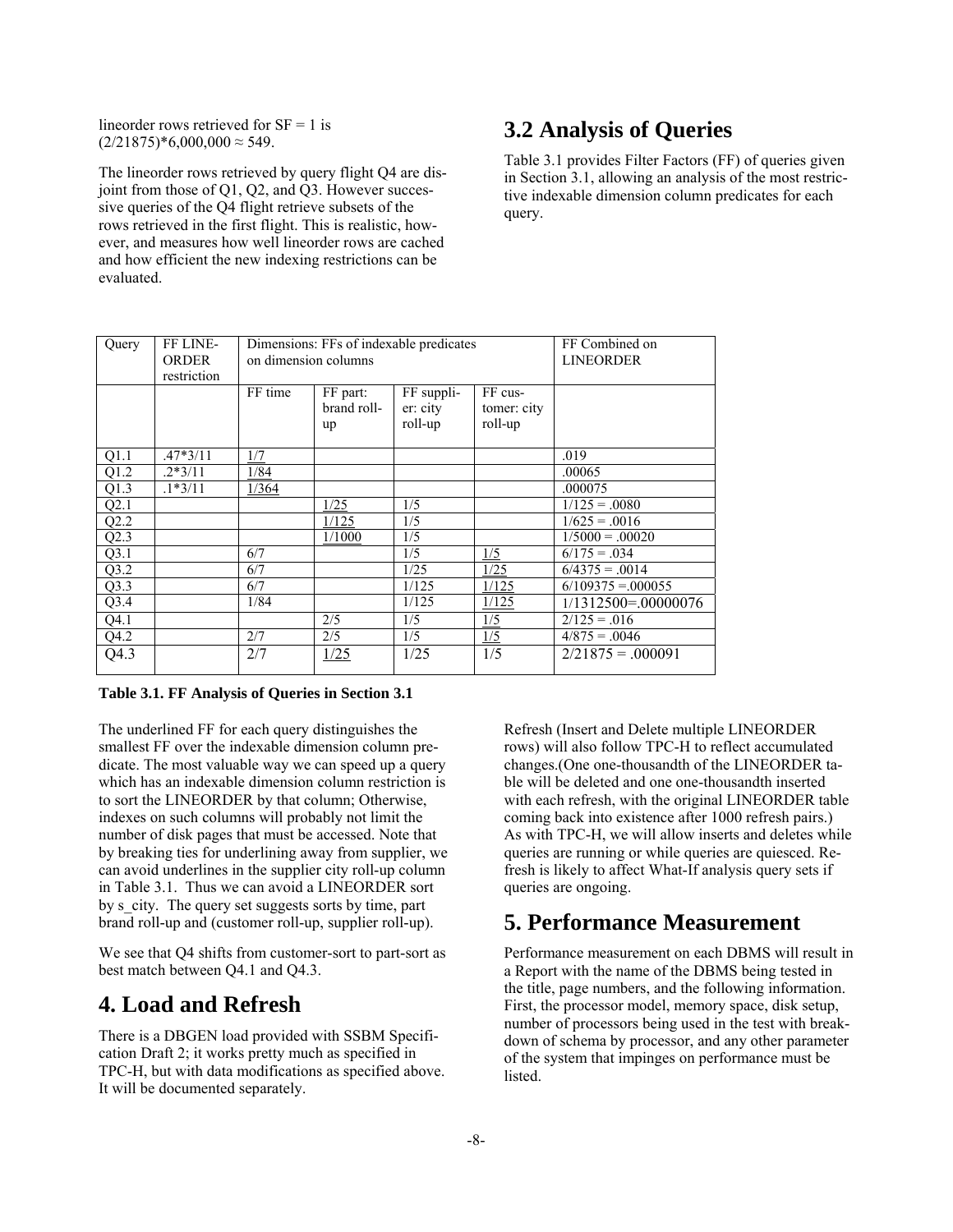After a load on a DBMS, the space utilization of all tables, indexes, materialized views, and any other objects that incur space utilization will be listed. The purpose of any object other than a table for performance accelleration will be clearly explained.

The query plan of each of the queries of SSBM will be generated and included in a report.

We will perform all queries, one after another in sequence (this is called a Power Test in TPC-H). For each query, we will list the Query number (e.g., Q3.1), number of rows accessed (do a count in one run), wall clock time to execute, CPU time utilized, and I/O utilization. (We will in at least one run gather CPU time and I/O utilization statistics between queries. This process should be automated to handle multiple measurements after changes in queries, tuning, etc.) We have tried to specify the queries so that memory caching from one query to the next will be minimal, but this will be validated at some point by bringing the system down and starting it up again before executing successive queries.

We also want to think in terms of running the queries on concurrent streams to measure parallelism effects (a Throughput Test in TPC-H). Two streams can run the same sequence to see if inter-query buffer sharing is working properly (piggybacking on each others buffered data). Multiple streams can run sequences that are non-cache-intersecting for a TPCH-like Throughput test.

### **Appendix A. TPC-H Tables [TPC-H]**

### **PART Table Layou**t

P\_PARTKEY identifier SF\*200,000 are populated P\_NAME variable text, size 55 P\_MFGR fixed text, size 25 P\_BRAND fixed text, size 10 P\_TYPE variable text, size 25 P\_SIZE integer P\_CONTAINER fixed text, size 10 P\_RETAILPRICE decimal P\_COMMENT variable text, size 23 Primary Key: P\_PARTKEY

### **SUPPLIER Table Layout**

S\_SUPPKEY identifier SF\*10,000 are populated S NAME fixed text, size 25 S ADDRESS variable text, size 40 S\_NATIONKEY identifier Foreign key reference to N\_NATIONKEY S PHONE fixed text, size 15 S ACCTBAL decimal S\_COMMENT variable text, size 101 Primary Key: S\_SUPPKEY

### **PARTSUPP Table Layout**

PS\_PARTKEY identifier Foreign key reference to P\_PARTKEY PS SUPPKEY identifier Foreign key reference to S\_SUPPKEY PS\_AVAILQTY integer PS\_SUPPLYCOST decimal PS\_COMMENT variable text, size 199 Compound Primary Key: PS\_PARTKEY, PS\_SUPPKEY

### **CUSTOMER Table Layout**

C\_CUSTKEY identifier SF\*150,000 are populated C\_NAME variable text, size 25 C\_ADDRESS variable text, size 40 C\_NATIONKEY identifier Foreign key reference to C\_NATIONKEY C\_PHONE fixed text, size 15 C\_ACCTBAL decimal C\_MKTSEGMENT fixed text, size 10 C\_COMMENT variable text, size 117 Primary Key: C\_CUSTKEY

### **ORDERS Table Layout**

O\_ORDERKEY identifier SF\*1,500,000 are sparsely populated O\_CUSTKEY identifier Foreign key reference to C\_CUSTKEY O\_ORDERSTATUS fixed text, size 1 O\_TOTALPRICE decimal O\_ORDERDATE date O\_ORDERPRIORITY fixed text, size 15 O\_CLERK fixed text, size 15 O\_SHIPPRIORITY integer O\_COMMENT variable text, size 79 Primary Key: O\_ORDERKEY

Comment: Orders are not present for all customers. In fact, one-third of the customers do not have any order in the database. The orders are assigned at random to two-thirds of the customers (see Clause 4). The purpose of this is to exercise the capabilities of the DBMS to handle "dead data" when joining two or more tables.

### **LINEITEM Table Layout**

L\_ORDERKEY identifier Foreign key reference to O\_ORDERKEY L\_PARTKEY identifier Foreign key reference to P\_PARTKEY, Compound Foreign Key Reference to (PS\_PARTKEY, PS\_SUPPKEY) with L\_SUPPKEY L\_SUPPKEY identifier Foreign key reference to S\_SUPPKEY, Compound Foreign key reference to (PS\_PARTKEY, PS\_SUPPKEY) with L\_PARTKEY